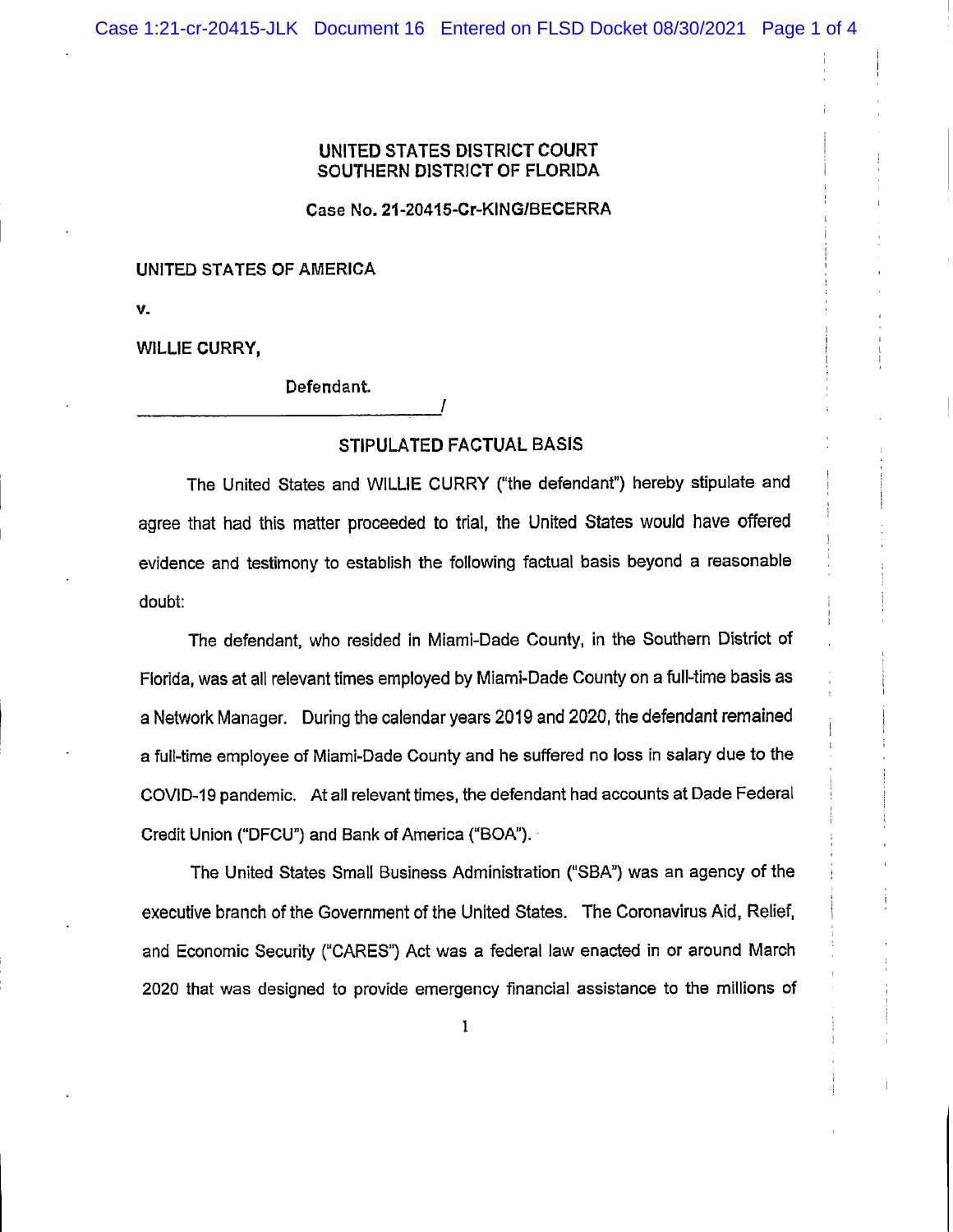Americans who were suffering the economic effects caused by the COVID-19 pandemic. The CARES Act authorized and provided funding to the SBA to provide Economic Injury Disaster Loans ("EIDLs") to eligible small businesses, including sole proprietorships and independent contractors, experiencing substantial financial disruptions due to the COVID-19 pandemic to allow them to meet financial obligations and operating expenses that could have been met had the disaster not occurred.

To obtain a COVID-19 EIDL, a qualifying for-profit business was required to submit an EIDL application to the SBA and provide information about its operations, such as the number of employees, gross revenues, and the cost of goods sold for the 12-month period preceding January 31, 2020. The applicant also was required to certify under penalty of periury that all the information in the application was true and correct. EIDL applications were submitted directly to and processed by the SBA. The amount of the loan approved was determined based, in part, on the information provided in the application concerning the number of employees, gross revenues, and cost of goods sold, and the loan proceeds were issued directly by the United States government to the financial institution account provided by the applicant.

On or about June 24, 2020, the defendant, via interstate wire communications, submitted to the SBA an on-line EIDL application stating that he was the 100% owner of a sole proprietorship operating under the name "Will Curry Computers." The electronic transmission of that application caused a wire transmission from the Southern District of Florida to outside the State of Florida. In that application, the defendant falsely and fraudulently certified that Will Curry Computers was established on January 1, 2015. He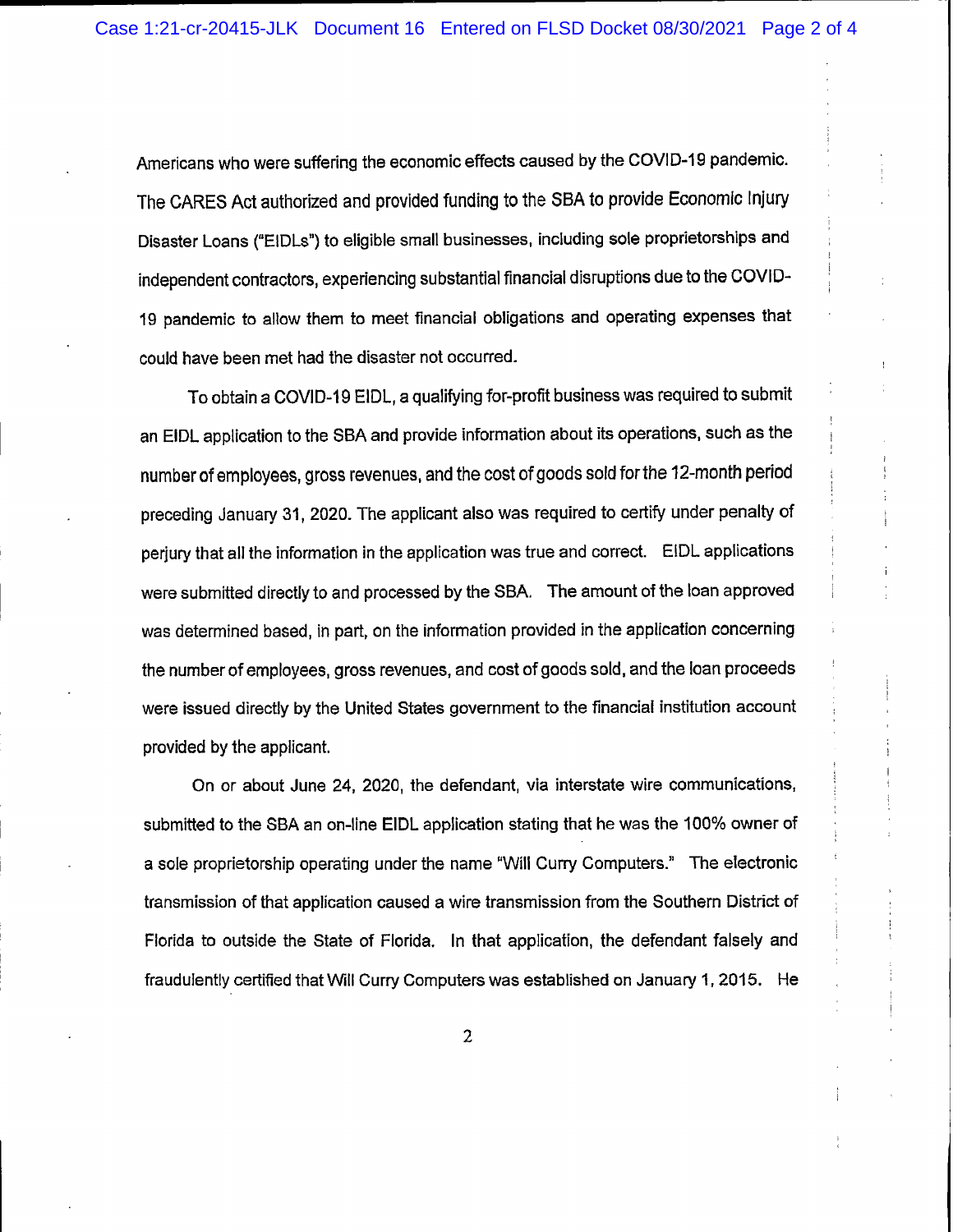also falsely certified that for the twelve (12) month period prior to January 31, 2020, Will Curry Computers had gross revenues of approximately \$755,416, a cost of goods sold of approximately \$170,664, and 10 employees. In reality, and as the defendant knew, the defendant established Will Curry Computers in 2020, it had only minimal gross revenues and cost of goods sold during the twelve-month period prior to January 31, 2020, and it had no other employees.

Based on the defendant's materially false and fraudulent EIDL application, including his false statements about the gross revenues, cost of goods sold, and number of employees of Will Curry Computers, the SBA, on or about June 29, 2020, disbursed a \$10,000 advance via Electronic Funds Transfer to DFCU for deposit to the defendant's account there, and on or about July 16, 2020, disbursed \$150,000 in EIDL proceeds via Electronic Funds Transfer to DCFU intended for deposit in the defendant's account there. These Electronic Funds Transfers caused wire communications from outside the State of Florida to the Southern District of Florida. Although the SBA disbursed these funds intended for the defendant's benefit based on his EIDL application, DFCU instead returned these disbursements to the SBA.

After being notified by DFCU that they would not be accepting the EIDL proceeds, the defendant, on or about July 20, 2020, contacted the SBA via telephone and requested that the SBA instead send the loan proceeds to the account he maintained at BOA. The defendant subsequently made additional telephone calls to SBA regarding his request to have the EIDL funds disbursed to his BOA account, but despite the defendant's continued efforts, the SBA ultimately did not disburse the funds to BOA.

 $\mathbf{3}$